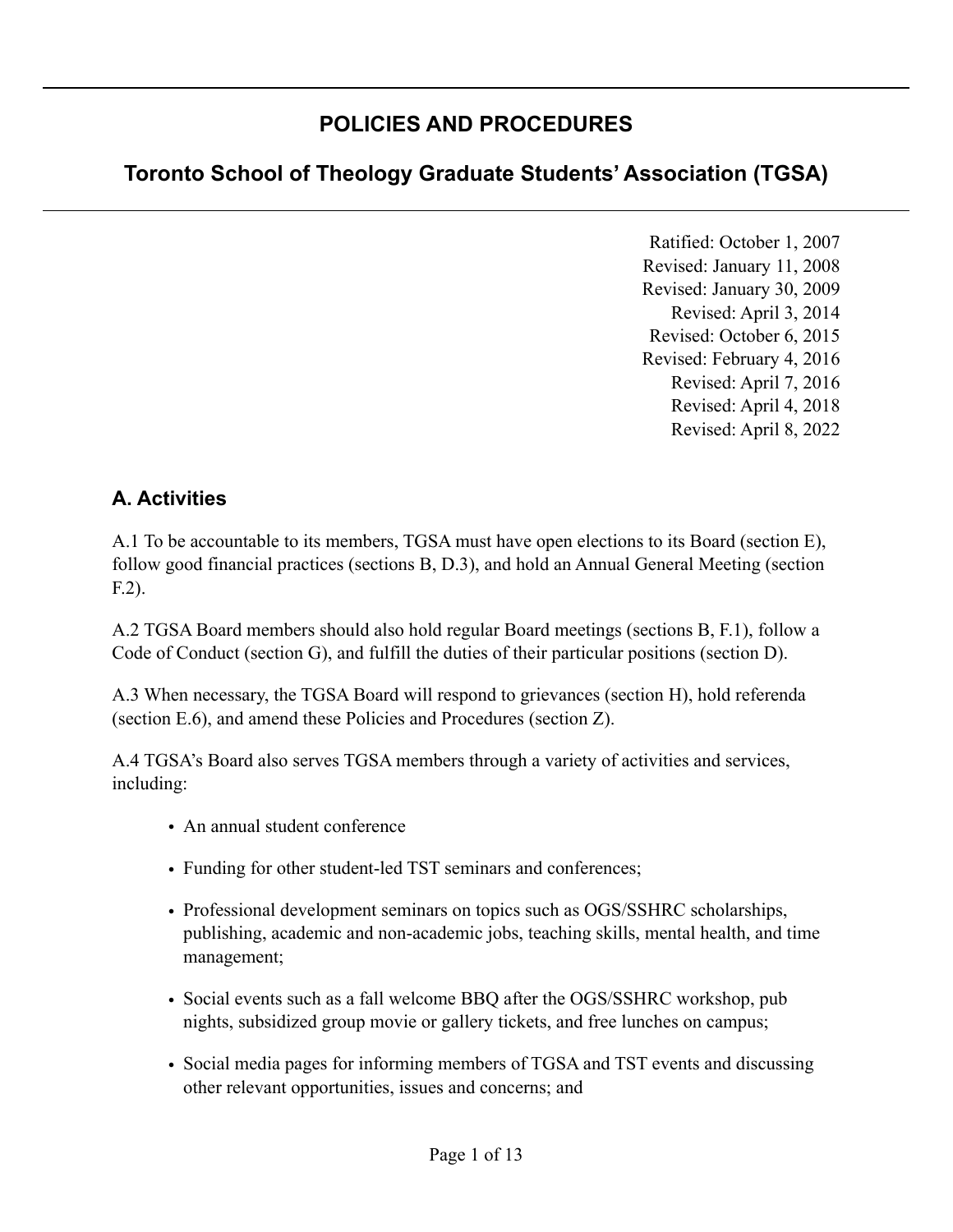• Travel bursaries each semester for deserving TGSA members who are presenting papers at conferences outside of Ontario.

### **B. Fees and Finances (Constitution Section 3.5)**

B.1 The amount of the levy will be variegated between part-time and full-time students.

B.2 The fee will be collected by TST through the University of Toronto.

B.3 The Treasurer is responsible for collecting the monies from TST.

B.4 When necessary, the TGSA Board can move to increase the annual student levy by twothirds majority vote.

B.5 After TGSA Board approval, any increase to the student levy must be approved by referendum with a two-thirds majority vote of the general TGSA membership.

B.6 The President is responsible for informing the colleges, via the TST Director, of any changes to the membership fees.

### **C. The TGSA Board (Constitution Section 4)**

C.1 The TGSA Executive Committee consists of the President, Treasurer, Vice-President Academic, Vice-President Conferences, Vice-President External, Secretary (non-voting), and any other members the Board deems necessary.

C.1.1 The Executive Committee will support the President in fulfilling the essential duties of the Board.

C.1.2 The President will delegate to other Executive Committee members in accordance with their duties.

C.2 The Board will fill vacancies between elections by appointment.

C.2.1 Board members must be nominated to fill Executive vacancies (Constitution Section 4.6). Current Executives may be nominated, but must resign their other position if chosen. If more than one Board member is interested, the Board will choose between them by secret ballot.

C.2.2 Any graduate student (including Board members) from the appropriate college or program may be nominated to fill a non-Executive vacancy (Constitution Section 4.7). If more than one candidate is interested, the Board will choose between them.

C.3 Board members are expected to attend all the meetings required by their role.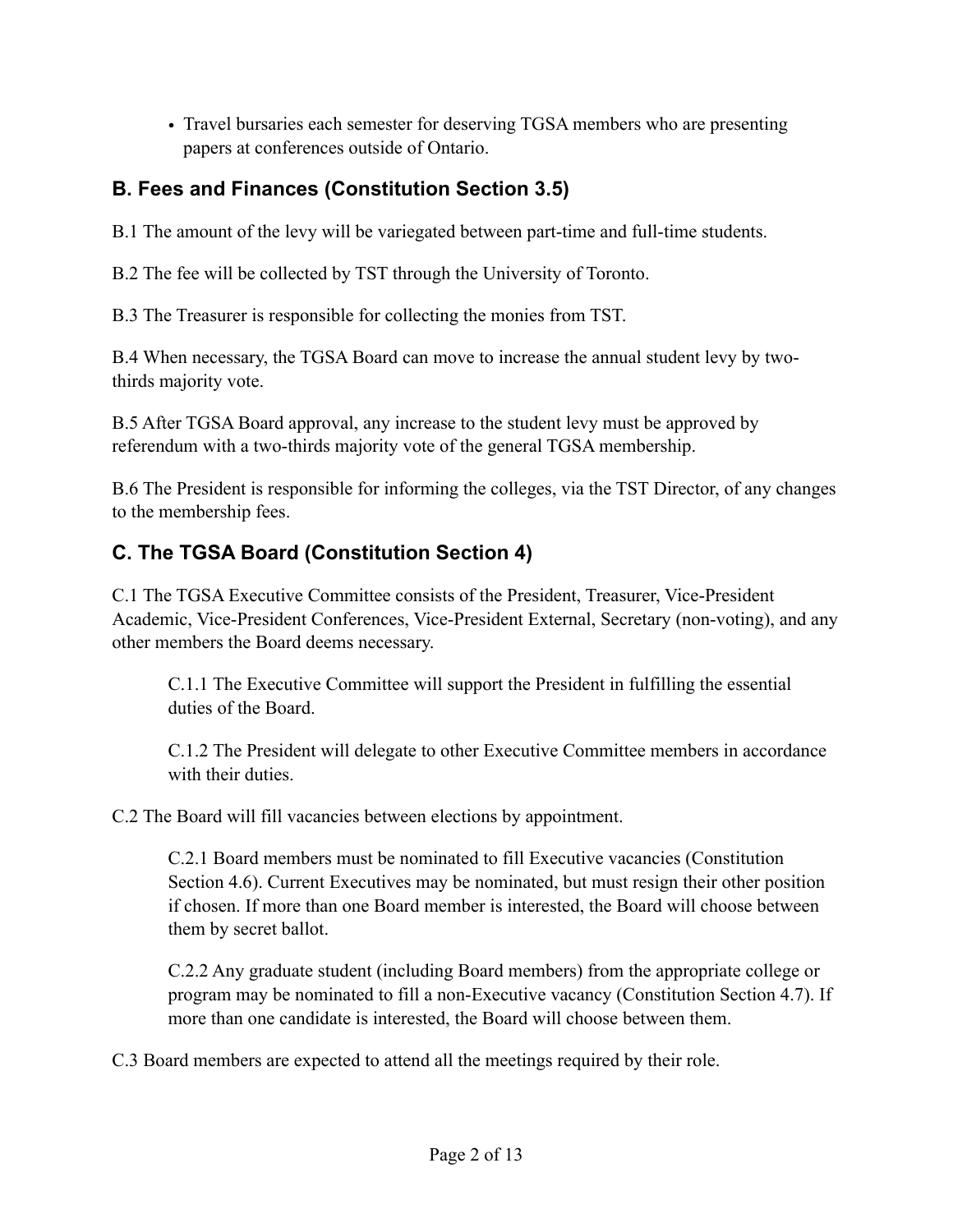C.3.1 When a member knows they will be absent from a TGSA meeting, they shall notify the President or Secretary and email a brief update for the minutes as required.

C.3.2 If the Secretary is absent from a TGSA meeting, an acting Secretary will be appointed.

C.3.3 When a member knows they will be absent from an external committee meeting, they will inform the chair of the committee and the TGSA President, who will find another Board member to attend.

C.3.4 After two consecutive and/or unannounced absences from an external committee meeting, the TGSA President will appoint a new Board member to sit on the committee, and notify its chair and secretary.

C.4 Board members may be removed for excessive absence, even when announced, or other serious failures to fulfill their duties.

C.4.1 Executives have a particular responsibility to keep the confidence of the Board. Any two Board members may move to remove an Executive by secret ballot. An impartial Board member will be chosen to chair the debate and count the ballots, but not vote. If three-fifths of the sitting Board members  $(\geq 60\%)$  vote to remove the named Executive, their position will be declared vacant. The motion to remove and the result of the vote will be recorded in the minutes.

C.4.2 Other Board members may be removed by the same procedure, except that twothirds of the sitting Board members ( $\geq 67\%$ ) must vote for removal.

C.4.3 If the Board is unable to agree on an impartial Board member, they must choose an external TST student or staff member to adjudicate.

### **D. Duties of Board Members (Constitution Section 4.5)**

D.1 The **President** will chair all TGSA Board meetings, setting their agenda, date, time, and location in consultation with the Board; appoint Board members to sit on the Academic Council, Graduate Studies Council, Library Committee, and any other TST committees with graduate student representation; and be TGSA's principal liaison with the Directors of TST and the Graduate Centre for Theological Studies, communicating regularly to relay student concerns. They will also welcome new students and introduce them to the TGSA at TST's annual orientation; attend and speak at meetings of TST's Board of Trustees when invited; and summarize the TGSA's past year of activities at the AGM and in a report to be posted online and shared with TST.

D.2 The **Secretary** will record the minutes of TGSA Board meetings, including attendance; distribute the minutes of each meeting for approval at the next meeting; and maintain an archive of approved agendas, minutes, and other Board documents. They will also assist the President in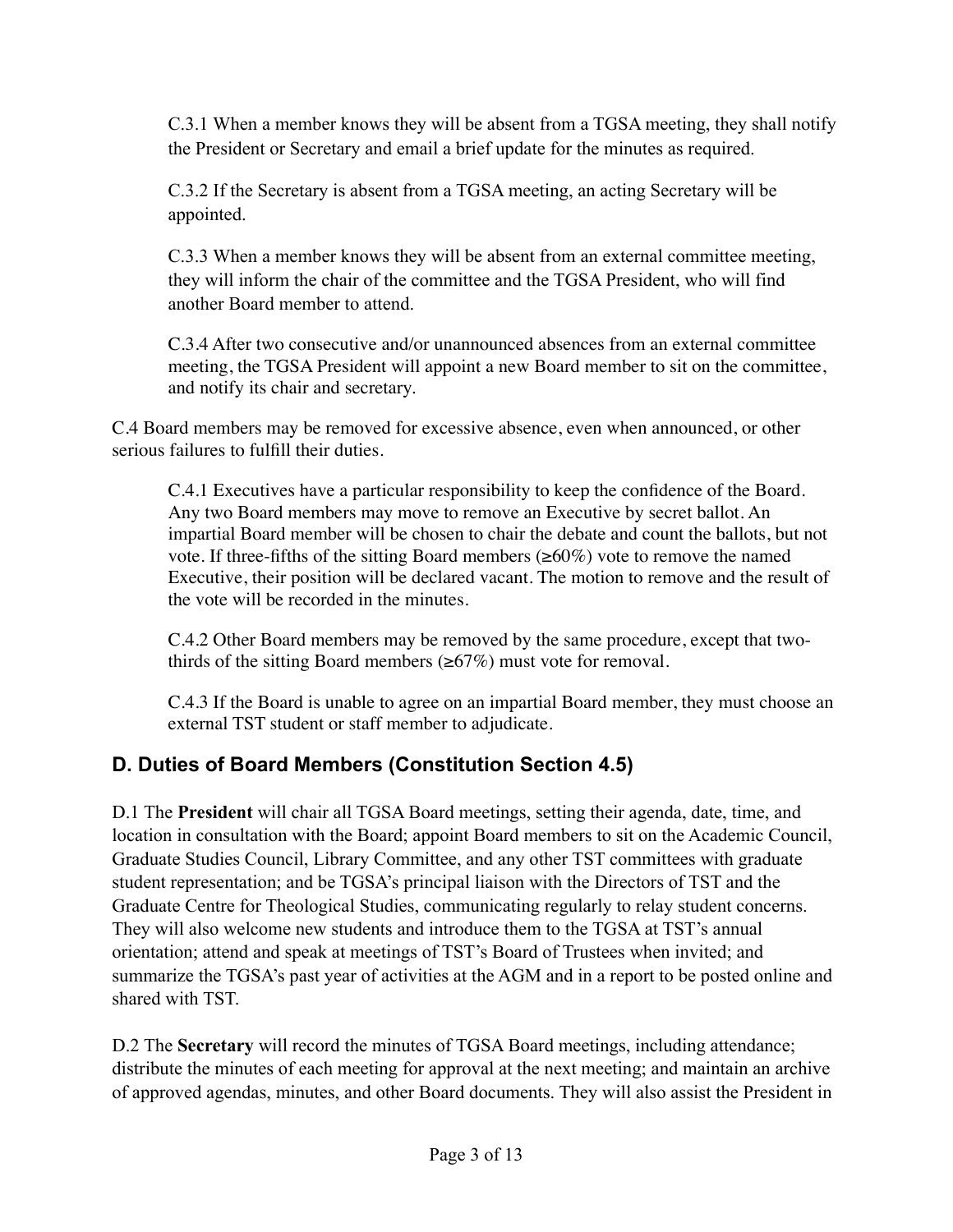scheduling meetings and preparing agendas; ensure the date, time, location, and agenda for General meetings is publicly announced well advance; and they will also work with the Vice-President Communications to keep the TGSA website up to date.

D.3 The **Treasurer** will keep an accurate record of all revenue and expenses, prepare budgets and financial statements for approval at Board and General meetings, and follow all financial Policies and Procedures (see section B). They will also maintain an archive of approved budgets and financial statements, and ensure that only the current President, Treasurer, and Vice-President Conferences have signing authority on the bank account.

D.4 The **Vice-President Conferences** will begin and lead planning for a conference each year, setting and announcing the conference date, call for papers, and submission deadline in consultation with the Board, accepting paper and panel proposals, and preparing them for blind review by a small group of Board members. They will also work with the Treasurer to apply for conference funding, prepare a budget for the conference, and track conference expenses; and share responsibility for other conference tasks with all Board members.

D.5 The **Vice-President External** will be TGSA's principal liaison with University of Toronto student unions, attending one UTSU and GSU meeting each year, inviting TST's UTSU representative (if any) to TGSA meetings, and meeting with them separately if they are unable to attend. They will also work with the University of Toronto and other Board members to inform TST students about and improve their access to university services, and build TGSA's relationship with TST affiliated colleges, inviting local student representatives to attend TGSA meetings.

D.6 The **Vice-President Academic** will be TGSA's principal liaison with TST academic committees, sitting on committees as appointed by the President, attending all regular meetings, reporting matters discussed to the TGSA for input, and relaying student feedback back to the committee. They will also meet with external committee representatives (including if possible outgoing representatives) as needed to ensure continuity and effectiveness in representation, chair TGSA meetings in the absence of the President, and assist in procedural disputes.

D.7 The **Vice-President Communications** will be responsible for the Board's communication with TST graduate students. They will work closely with the President to devise communication strategies that would be most effective for students and student engagement. They will ensure and develop a cohesive and organized system of communication between the Board and students. Duties will include: keeping TGSA's website up to date by cataloguing and posting TGSA documents and records (with the assistance of the Secretary when needed); advertising TGSA events, workshops, conferences, nominations/elections, and referenda through TGSA's website, social media platforms and email list; creating promotional material (posters and social media images) for TGSA events, workshops and conferences; drafting important emails, letters and blog posts in consultation with the President; and/or other tasks assigned by the President.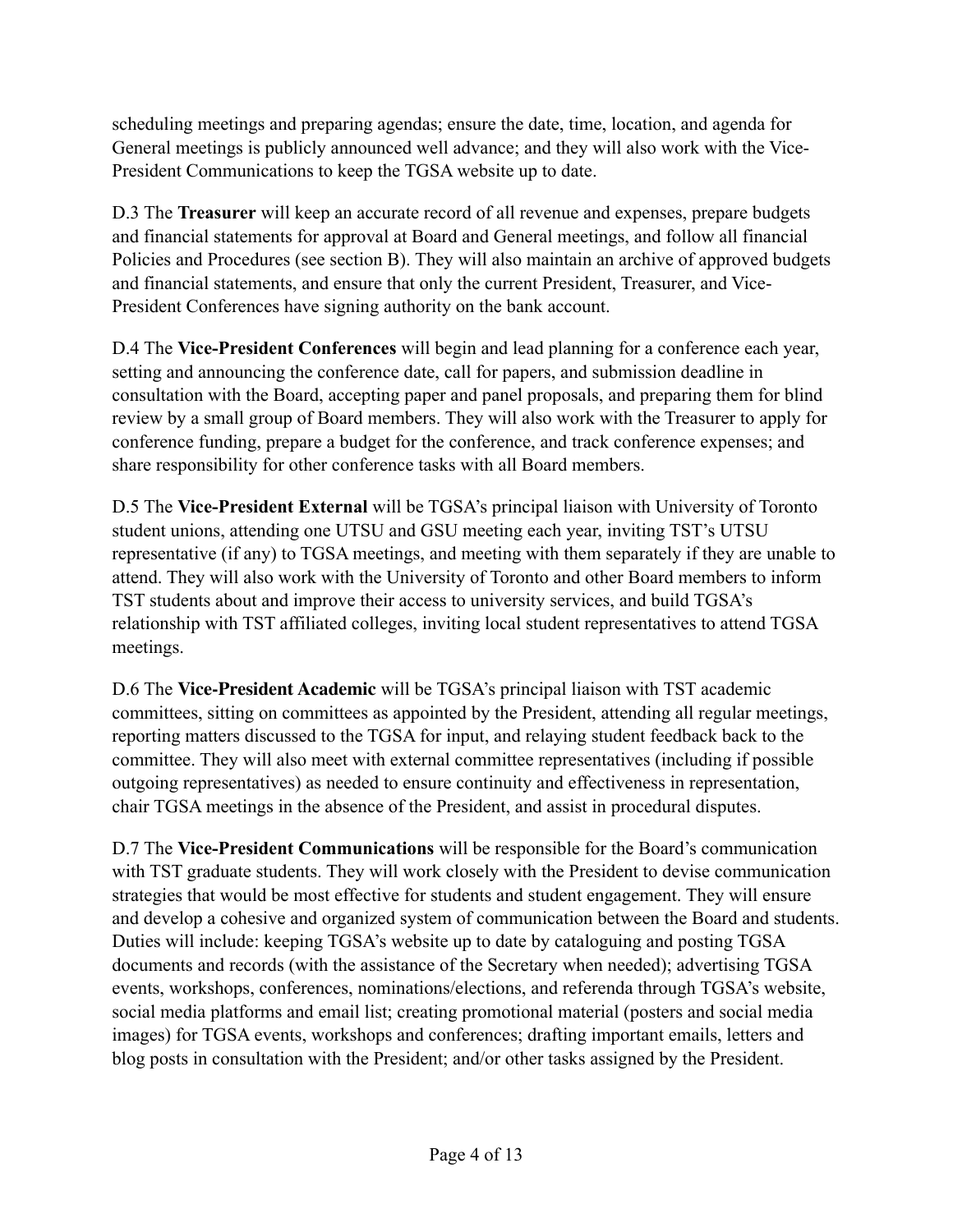D.8 Board members appointed by the President to be **External Committee Representatives**  (section D.1) will sit on their committee, attending all regular meetings, reporting matters discussed to the Board for input, and relaying student feedback back to the Committee, deferring to the judgement of the Board when the student perspective on an issue is contentious or uncertain. They will also meet with the Vice- President Academic as needed to ensure continuity and effectiveness in representation, notifying the Vice-President Academic and the chair of the committee if they will be absent from an external committee meeting, and resigning from their committee if they are unable to fulfill their duties to it.

D.9 **College Representatives** will be TGSA's principal liaison with graduate students at their college, reporting the concerns of students at their college at TGSA meetings and posting announcements of TGSA events and opportunities on their college's bulletin boards and social media groups. They will also attend their college's student orientation and introduce themselves as their college's representative at TGSA, and work with other college representatives to build relationships between graduate students at different colleges. The TGSA member holding this position must be an active and registered student of the College that they represent.

D.10 **Program Representatives** will be TGSA's principal liaison with graduate students in their program, reporting the concerns of students in their program at TGSA meetings and working with other Board members to better understand the issues faced by students in their program through polls, public meetings, and social media. The TGSA member holding this position must be an active and registered student of the program that they represent.

D.11 At the discretion of the TGSA, **two at-large representatives** may be chosen. The Board should seek to appoint representatives from historically under-represented student groups. These representatives would liaise between the TGSA Board and student groups, such as those representing LGBTQQIP2SAA+ persons, FNMI (First-Nations, Métis, Inuit) persons, international students and/or other student groups (e.g., Toronto School of Theology Korean Students' Association). These students will represent the interests of these groups and students at TGSA meetings and will work with other board members, college leaders, and student groups to better understand the needs and concerns faced by these students.

## **E. Elections and Referenda (Constitution Section 3.2)**

### E.1 Returning Officer

E.1.1 Will be appointed by the TGSA Board at least six weeks before the election, with the motion recorded in the minutes to help gain access to voting.utoronto.ca (see https:// www.studentlife.utoronto.ca/cld/voting-system-agreement for more details) or another secure online voting platform.

E.1.2 Will agree to be impartial and not seek an elected position or nominate anyone.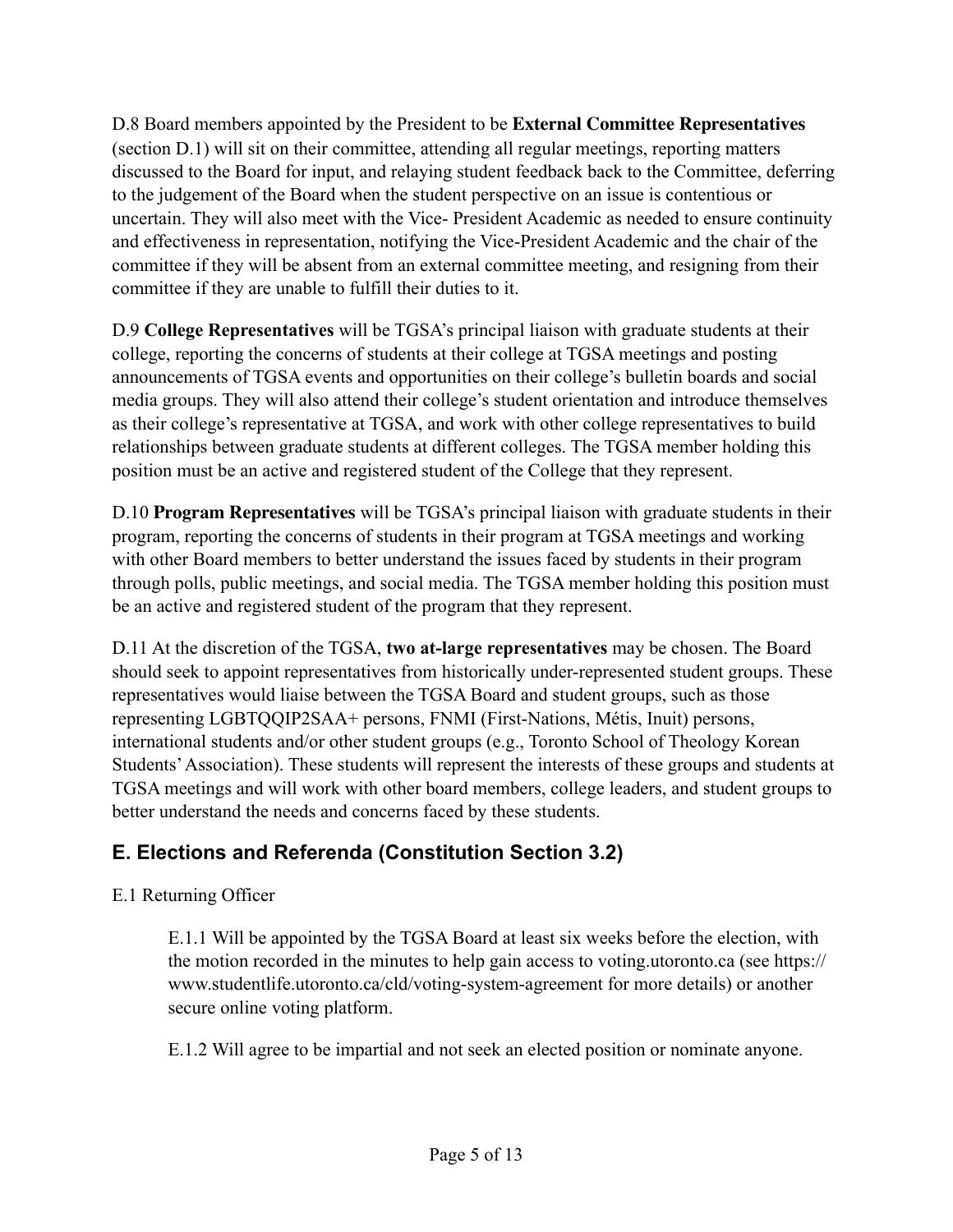E.1.3 Will compile a list of positions coming open due to term limits and ask Board members for advance notice if they are resigning and/or seeking another position.

E.1.4 Will administer the nominations and elections according to the Policies and Procedures described below.

E.1.5 Will invite winning candidates to the next Board or General meeting after the election and present the results for ratification there.

E.1.6 Will announce the ratified results through the mailing list and update the list of Board members and their terms on the TGSA & TST websites.

#### E.2 Nominations

E.2.1 The nomination period should last at least 18 days and close at least two weeks before the meeting where the results will be ratified, subject to Board approval.

E.2.2 The Returning Officer will announce the open positions and nomination process on the mailing list three times, once before the nomination period and twice during it. They may also call for nominations through college bulletin boards, the TGSA website and social media pages, and in cohort classes, college meetings, or other public forums.

E.2.3 Candidates must be nominated by two of their peers, be willing to serve, and in the college, program, or concentration to be represented (if applicable). If it is unclear, the Returning Officer will ask potential candidates to declare their willingness to serve as well as their college, program, and concentration(s).

E.2.4 Once the nomination period ends, the Returning Officer will inform all the candidates of who is running and which positions are still vacant, giving multiply eligible candidates a brief opportunity to change the position they are seeking before the election without requiring additional nominations.

#### E.3 Executive Elections (Constitution Section 4.2.1)

E.3.1 If only one candidate is nominated for an Executive position, they will be acclaimed at the ratification meeting.

E.3.2 If more than one candidate seeks an Executive position, the vote for that position will be part of a general election.

E.3.2.1 The Returning Officer will set a schedule for the general election so there are at least three weekdays for campaigning and three weekdays for voting, excluding school and religious holidays. They will first inform the candidates of the schedule and any rules for the election campaign, asking each for a statement of less than 1000 letters, including spaces. The Returning Officer will then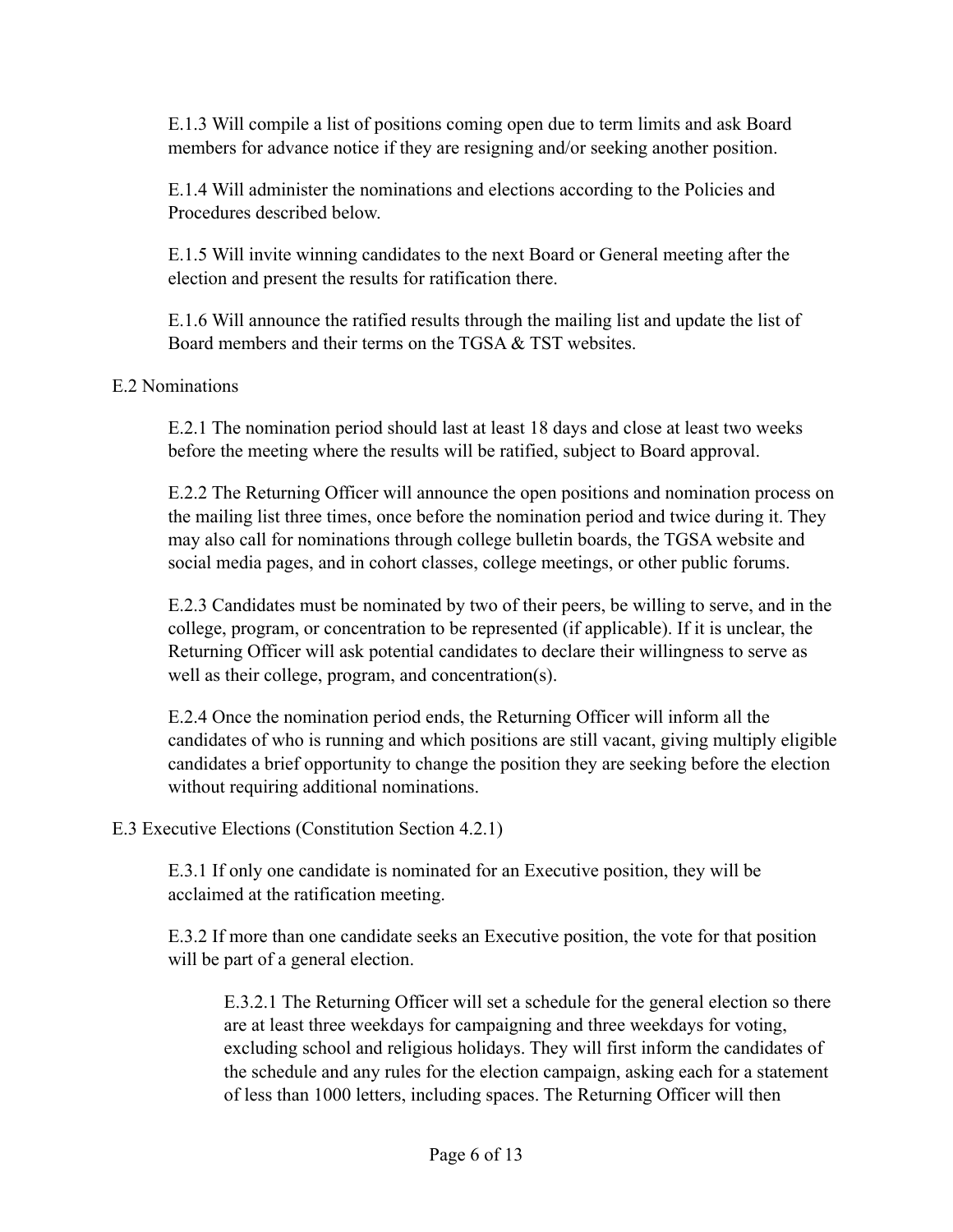announce the election, candidates, candidate statements, voting method and dates through the mailing list, TGSA website, and social media pages.

E.3.2.2 If one candidate asks, and a majority of the others agree, the Returning Officer will organize, announce, and moderate an Executive candidates' forum.

E.3.2.3 The Returning Officer will work with voting.utoronto.ca or another secure online voting platform and the TST registrar to ensure a fair and secure online vote for every registered graduate student (Constitution Section 3.2). If a TGSA member is unable to vote, they can be emailed a ballot to print, complete, and seal in an envelope, to be counted once their eligibility and inability to vote is verified.

E.3.2.4 On the ballots, the positions should be in the same order as in the Constitution, and the option to randomize candidates should be checked.

E.3.2.5 Any ties will be resolved by a coin toss at the ratification meeting.

#### E.4 Program Elections (Constitution Section 4.2.2)

E.4.1 If only one candidate is nominated to represent a program or program concentration, they will be acclaimed at the ratification meeting.

E.4.2 If more than one candidate seeks to represent a program or program concentration, the vote for that position will be part of the general election, as described above, except that position will also have a 'I'm not in this program/concentration' choice on the ballot.

E.5 College Elections (Constitution Section 4.2.3)

E.5.1 If only one candidate is nominated to represent a college, they will be acclaimed at the ratification meeting.

E.5.2 If more than one candidate seeks to represent a college, the Returning Officer will oversee a vote limited to the graduate students in that college.

E.5.3 If possible, the vote may be through voting.utoronto.ca or another secure online voting platform. Otherwise, the Returning Officer will work with the candidates and the college to convene a meeting of graduate students in the college to elect their representative.

E.5.4 The Returning Officer will announce the election, candidates, candidate statements, voting method and dates through the college mailing list.

#### E.6 Referenda

E.6.1 A referendum is required to: admit affiliate students as members of TGSA (Constitution Section 3.4.2); amend the constitution (Constitution Section 5.1); alter the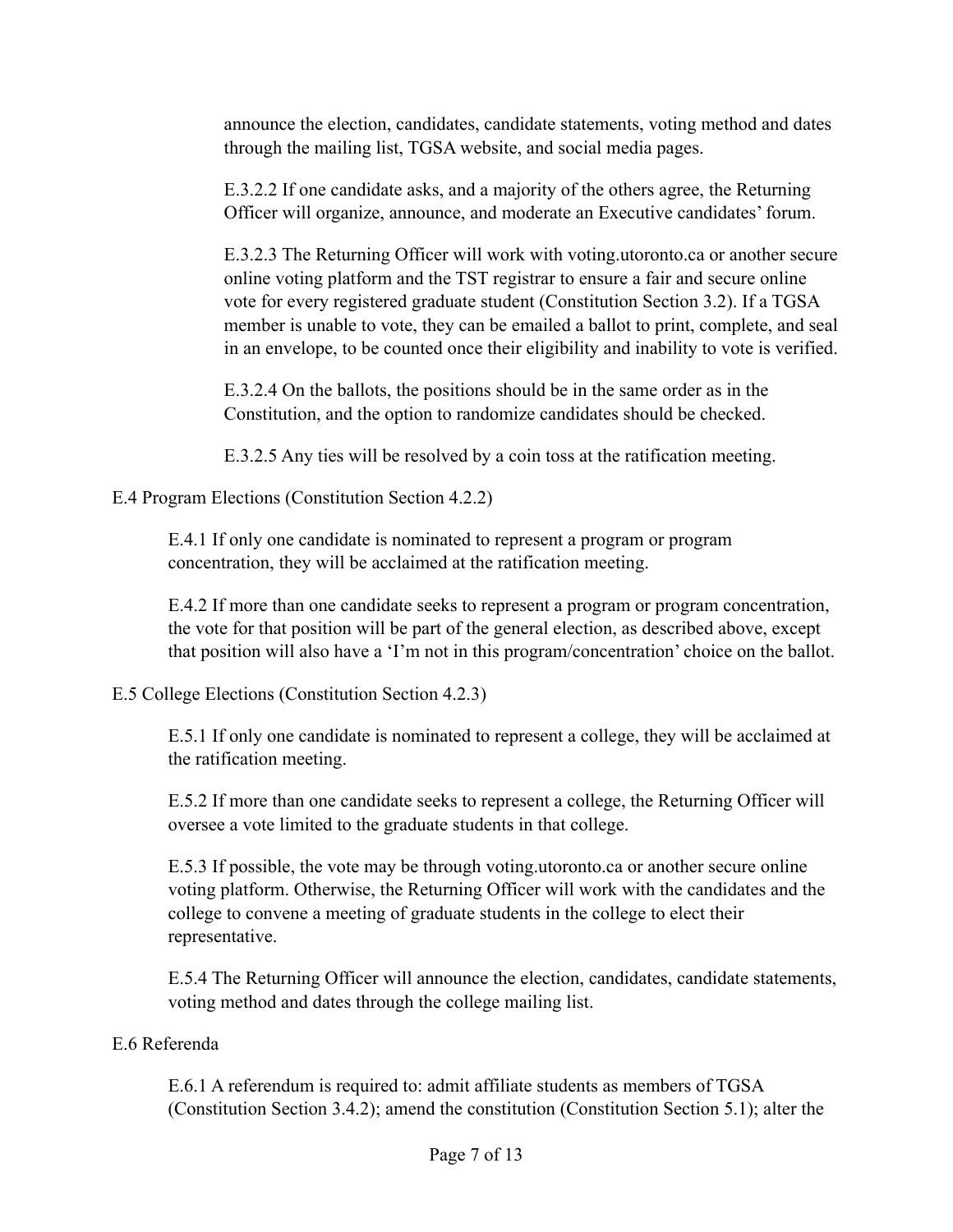TGSA fee, once or on a recurring basis (Policy and Procedures Section B.5); join or leave a student union (per student union bylaws); or, opt students in to, or out of, some nonacademic fees (if applicable; see the Ontario Ministry of Training, Colleges, and Universities Tuition and Ancillary Fees Reporting Operating Procedure)[.1](#page-7-0)

E.6.2 The Board must set the issue(s) to be considered in a referendum no later than their December meeting. Board members will then be asked to represent the 'Yes' and 'No' sides of each issue with an impartial Board member appointed as the Returning Officer. The Returning Officer, with the Yes and No representatives, will constitute the Referendum Committee.

<span id="page-7-1"></span>E.6.2.1 If amending the Constitution is in view, the Board will appoint representatives from the Constitution subcommittee (Constitution Section 5.1.2).

E.6.2.2 The Returning Officer will chair the Referendum Committee and have the power to appoint up to two additional representatives per issue, as long as the ratio of Yes and No representatives is brought closer to an even balance, or else kept the same.

E.6.2.3 Once the meeting minutes are approved, the Returning Officer will secure access to an online voting system.

E.6.3 The Referendum Committee will draft a Notice of Referendum with a short description of the referendum issue(s) and process; a list of the Committee members; and, an open call for comments, questions, and additional Yes or No representatives. The Notice will be distributed through the TGSA website and the email list.

E.6.4 The Committee will consult with external bodies, as needed. For example, if the referendum involves non-academic fees, TST should be consulted; if it concerns membership in a student union, the respective union should be consulted; and if it relates to a fee covered by the University of Toronto Ancillary Fee Protocol, the Council on Student Services should be consulted.

E.6.5 Mindful of feedback received, the Referendum Committee will organize a town hall that includes short presentations from interested parties with relevant information and a diversity of perspectives. The town hall date and location will be announced through the TGSA website and social media pages and the email list. The Returning Officer will moderate the town hall to ensure equal time for presentations and for questions, and if possible, presentation documents and an audio or video recording should be made available online for students who cannot attend.

E.6.6 Any interested parties who publicly campaign on an issue must do so fairly. The Referendum Committee will write rules for campaigning in advance, clarifying as

<span id="page-7-0"></span><sup>&</sup>lt;sup>1</sup> Available at <https://www.tcu.gov.on.ca/pepg/documents/TuitionandAncillaryFees.pdf>.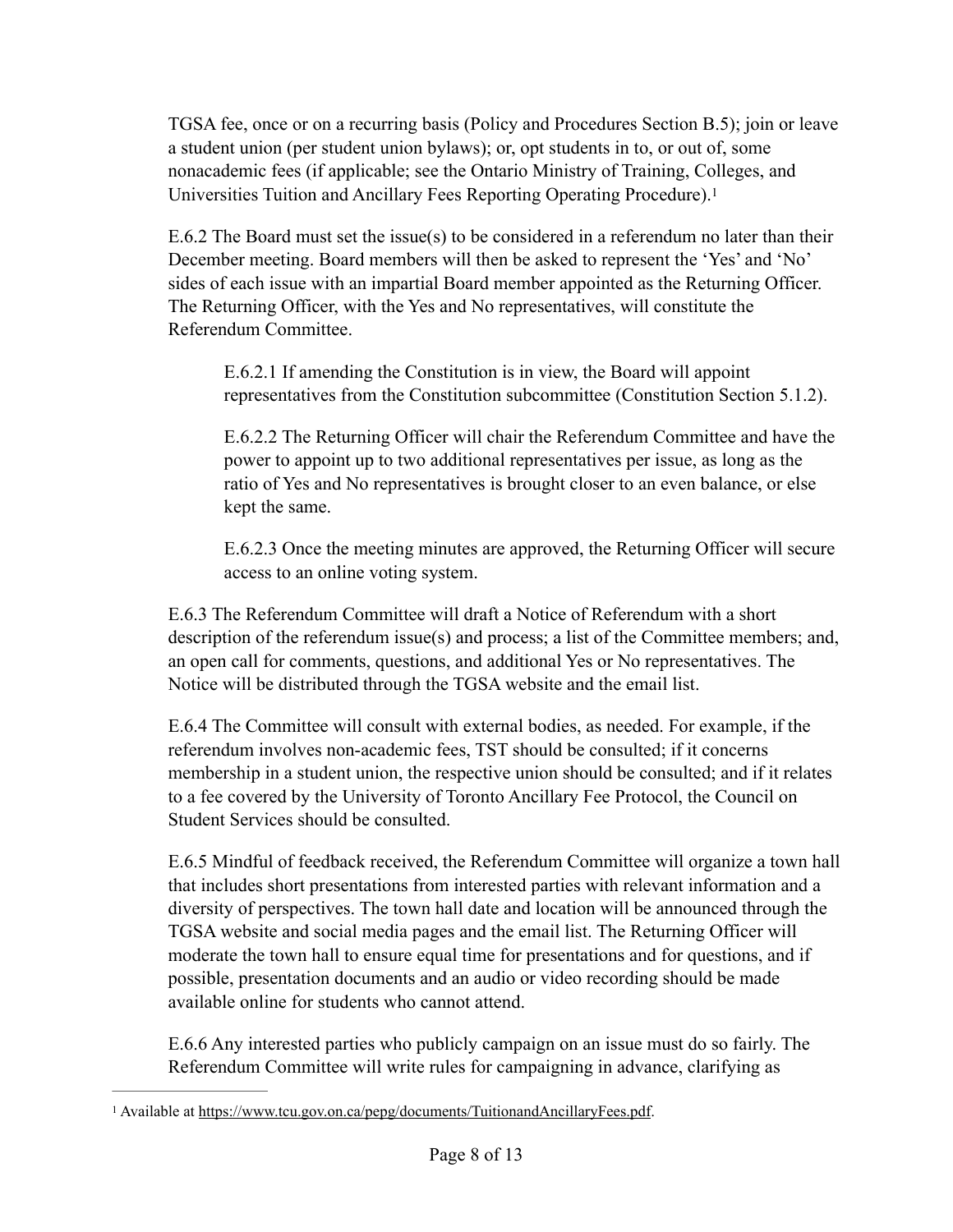needed, and if rules are violated the Returning Officer may issue cautions; ask the Board to add, remove, or replace Yes or No representatives; or even halt the referendum, dissolving the Committee, and asking the Board to restart the process.

E.6.7 After the town hall, the Referendum Committee will prepare the ballot for the referendum, endeavouring to write clear, neutral, and short questions with only two possible outcomes (a yes or a no). The final wording of the ballot must be approved by a majority of the Board as well as a two-thirds majority of the Referendum Committee.

E.6.8 Once the ballot is approved, the Referendum Committee will set a voting period of at least 14 days, beginning no earlier than the FINCA date in the fall term and ending no later than the last day of class in the winter term or the TGSA AGM, whichever is first. They will then draft a second Notice of Referendum that includes the voting method, dates, question(s), and brief statements from the Yes and No representatives on each issue. This Notice will be distributed through the email list twice, once before the voting period and once during it, as well as on the TGSA website and social media pages, college bulletin boards, and in other public forums.

E.6.9 The Returning Officer will work with an online voting system and the TST Registrar to ensure a fair and secure vote for every registered graduate student. If a TGSA member is clearly unable to vote online, they will be emailed a ballot to print, complete, and seal in an envelope for delivery to the Returning Officer before the end of voting, to be counted once their eligibility is verified.

E.6.10 For a question proposing a net increase in non-academic fees of more than \$25/ year, quorum requires 50 students or 20% of those eligible to vote, whichever is less. Quorum for any other question requires 25 students or 10% of those eligible to vote, whichever is greater.

E.6.11 To pass any referendum question requires both quorum and the support of a twothirds majority of those who voted yes/no; spoiled ballots will not be counted. (For constitutional amendments, this defines the meaning of 'ratify' in Constitution Section 5.1.6.)

E.6.12 Referenda outcomes are binding on the TGSA Board and Executive unless overturned by another referendum. Any question that may overturn the outcome of a past referendum cannot be voted on until the following academic year.

### **F. Board and General Meetings (Constitution Section 4.8)**

F.1 Board Meetings

F.1.1 The Board will normally meet each month during the school year, at dates and times established at the beginning of each term. Extraordinary Board meetings may be called by the President on three days' notice.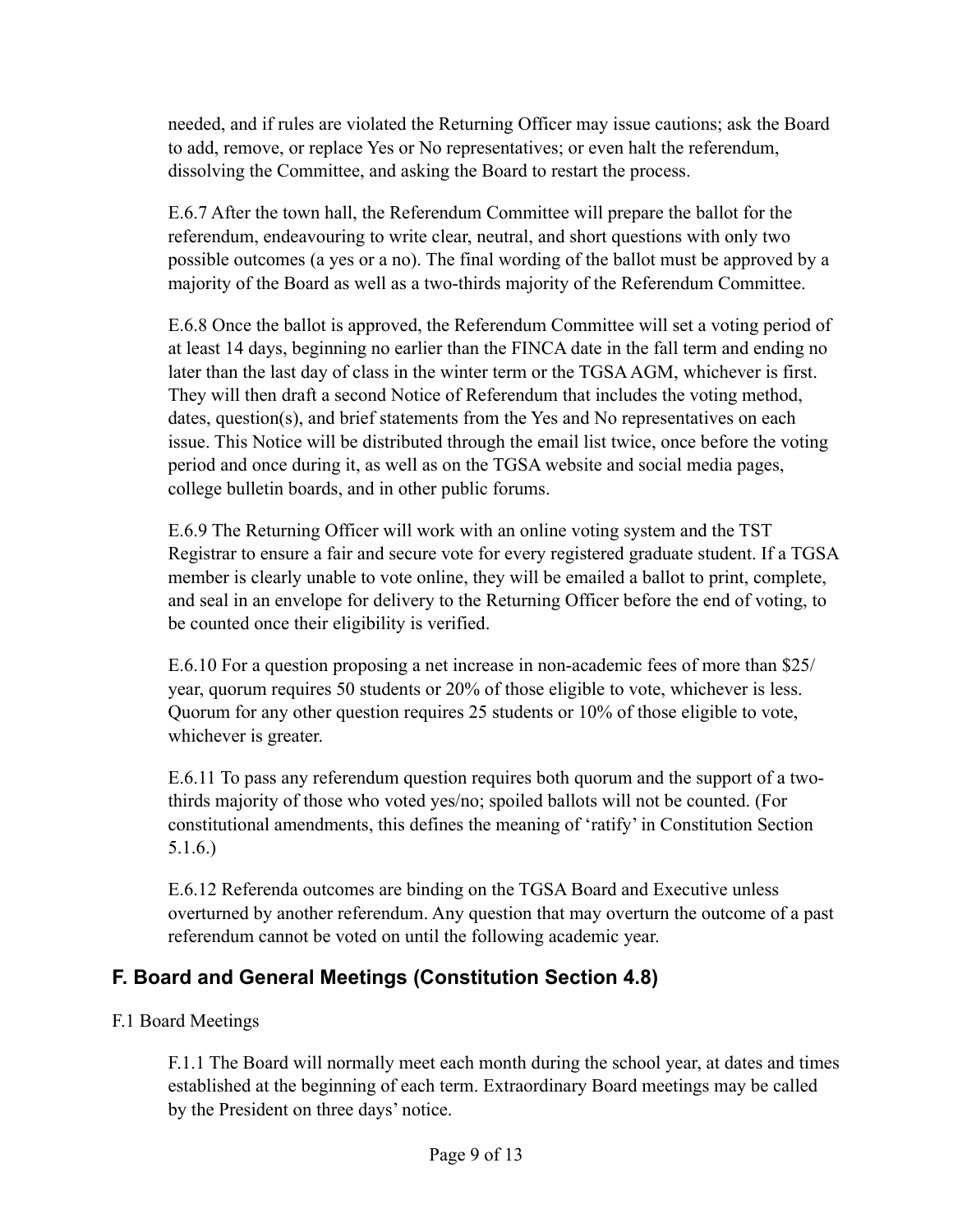F.1.2 The Board works towards achieving consensus in its meetings. If achieving consensus becomes unfeasible in a given meeting or on a given topic, Roberts' Rules of Order will be followed.

F.1.3 All members of TGSA attend any regular Board meeting, but non-members of the Board may speak only if they have an item on the agenda or a motion grants them the right to speak. Even with speaking rights, guests shall not move motions, vote, or interrupt debate. Guests may be expelled at the discretion of the Board or the chair.

F.1.4 At the discretion of the Board, a portion of a Board meeting may be held in camera, but no motions may be passed in camera.

#### F.2 General Meetings

F.2.1 An Annual General Meeting (AGM) for all graduate students will be held in April of every year, with the date, time, location and provisional agenda circulated at least one month in advance through the email list, TGSA website and social media pages, and other public forums.

F.2.1.1 The AGM must take place on or near to campus.

F.2.1.2 The Treasurer will present a financial statement for the year just completed and a preliminary projected budget for the following year.

F.2.1.3 The Returning Officer will present the newly elected members of the Board.

F.2.2 When deemed necessary, other general meetings may be called by the Board with fourteen days' notice.

F.2.3 The chair will work towards achieving consensus at General meetings. If achieving consensus becomes unfeasible in a given meeting or on a given topic, *Roberts' Rules of Order* will be followed.

F.2.4 Each TGSA member carries one vote in the General meetings.

F.2.5 General meeting minutes will be published on the TGSA website.

## **G. Communication and Conduct Guidelines**

G.1 Like all TST students, TGSA board members are subject to various policies on student behaviour, including the University of Toronto's Code of Student Conduct and Policy on Sexual Violence and Sexual Harassment. However, as student representatives in a public role, it behooves board members to not just meet but surpass the minimum standards expected of all students. Therefore, in their interactions with each other and with the wider TST community, TGSA board members as well as TGSA officers, employees, and volunteers are asked to: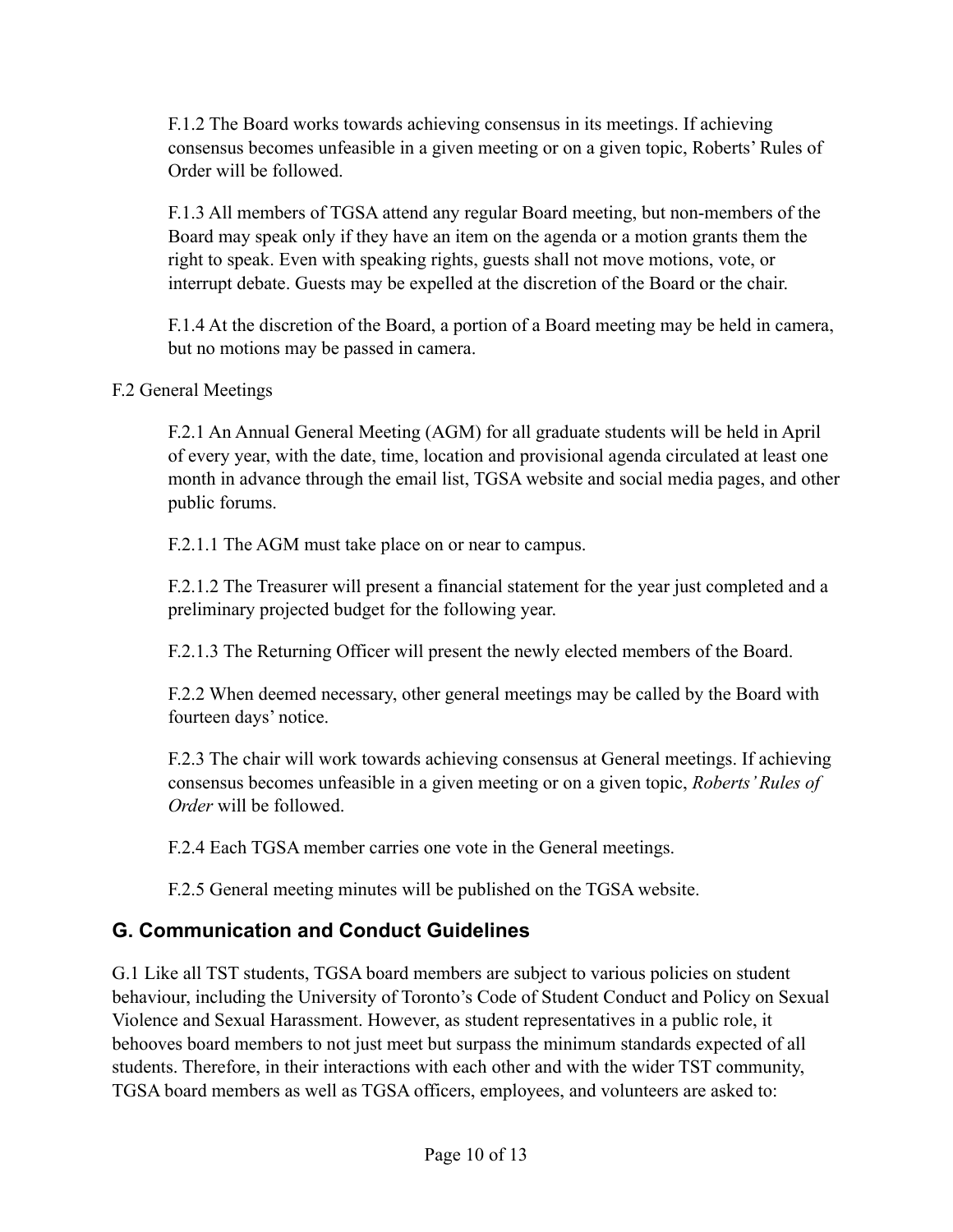G.1.1 Respect the time and contributions of others by preparing for meetings, reading relevant materials before asking questions, and striving to keep comments concise and on topic.

G.1.2 Present the truth as honestly and fairly as possible, acknowledging uncertainty and never exaggerating, minimizing, or distorting information or the opinions of others.

G.1.3 Listen carefully and respectfully to the words of others, seeking to understand their views before responding, and waiting to be recognized by the chair instead of interrupting.

G.1.4 Express criticism and dissent in a courteous and constructive manner, focusing on the details of the issue and avoiding comments on the personal characteristics or motives of others.

G.1.5 Interpret conflicts of ideas and differences of opinion charitably, as a healthy sign of the critical thought and proper debate needed for good governance, rather than as personal attacks.

G.1.6 Speak civilly in a way that invites continued dialogue, refraining from aggressive, condescending, degrading, loud, and other potentially intimidating words or actions, even in jest.

G.1.7 Commit to facilitating a safe and welcoming environment for all, challenging practices and obstacles that may make TGSA physical and virtual spaces unfriendly or inaccessible.

G.1.8 Take responsibility for the effects of words and deeds, refusing to deflect or deny accountability, while also extending patience and grace for the mistakes of others.

G.2 If anyone believes that a TGSA board member, officer, employee, or volunteer has seriously violated these guidelines or engaged in other conduct not fitting of their position, they should follow the grievance procedure described in section H.1.

G.2.1 If anyone observes an offence against the University of Toronto Code of Student Conduct or Policy on Sexual Violence and Sexual Harassment by a member of the TST community, they should contact the GCTS director and/or the University of Toronto's Sexual Violence Prevention and Support Centre directly.

### **H. Grievances**

TGSA members are expected to act in a spirit of gracious interpretation and collegiality. This disposition includes a commitment to using inclusive language (regarding human relationships) with attention to the intersectionality of personal and communal experiences. We acknowledge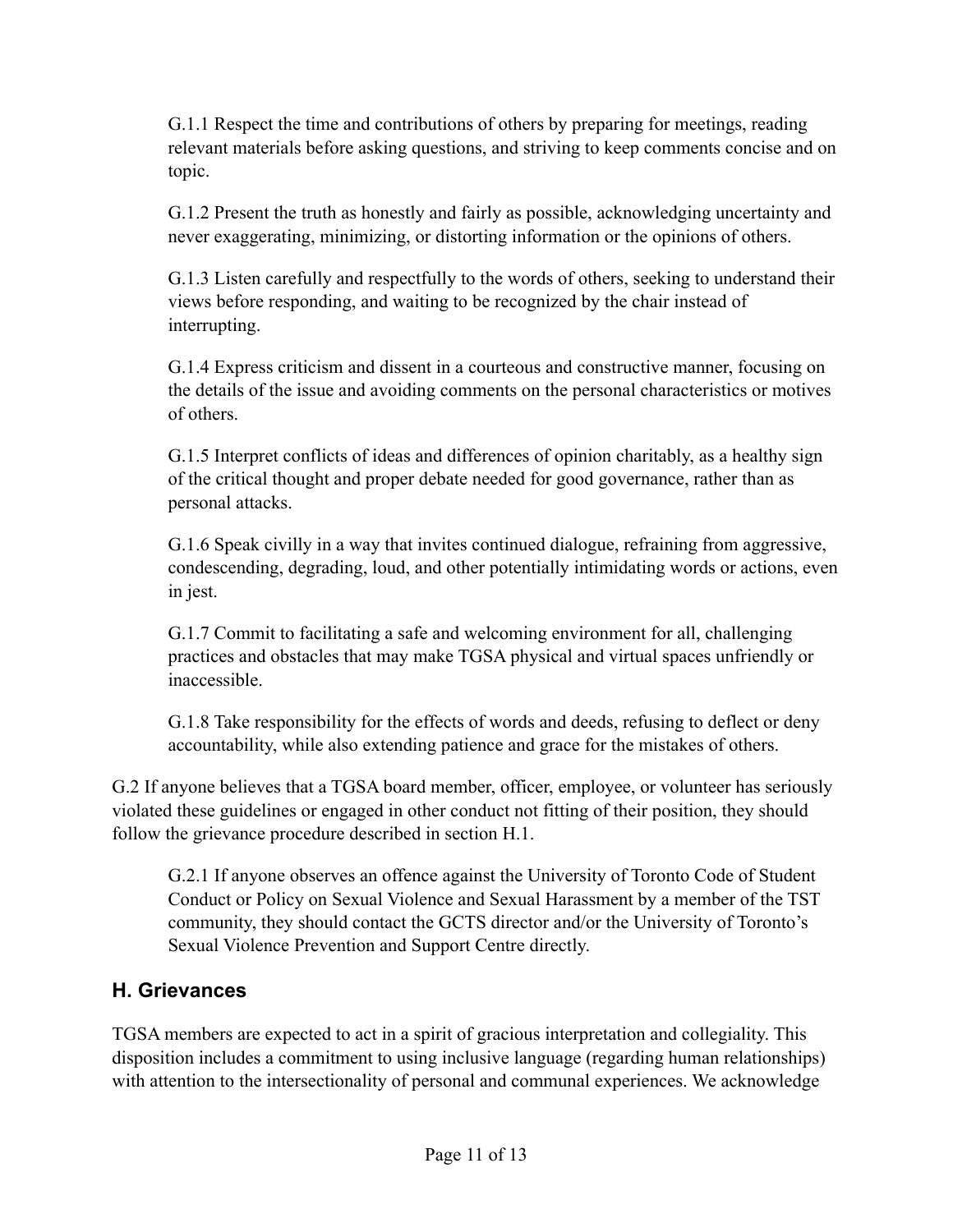that relationships between individuals and communities can break down, requiring reconciliation and conflict resolution. When such conflict arises, this Grievances procedure will be followed.

H.1 All TGSA Board members will hear and respond to complaints carefully, reminding all parties involved of the following procedures.

H.1.1 If a student or TGSA Board member has a concern about the conduct of a Board member, they should first contact them directly. If their response does not resolve the concern, they should next ask their college representative or any TGSA Executive to arrange and attend an in-person meeting between both parties. If the meeting also does not resolve the issue, they should then address the TGSA Board, either in person or in a letter at the next Board meeting. The TGSA Board will listen to all parties and then develop a response to the issue(s) raised. If the complainant is not satisfied by the response of the Board within thirty (30) days of their meeting, they should contact the Director of TST's Graduate Centre for Theological Studies (GCTS).

H.1.2 In cases of seriously inappropriate behaviour or potential violations of the University of Toronto Code of Student Conduct, direct contact and in-person meetings may be skipped, and the GCTS Director may be informed before the end of the 30 day period.

H.1.3 If a student or TGSA Board member believes TGSA is not following good financial procedures, not being accountable to its members, or otherwise failing to uphold the TGSA Constitution, they should contact their college representative and any TGSA Executive. If their response does not resolve the concern, they should then address the TGSA Board, either in person or in a letter at the next Board meeting. The TGSA Board will listen to all parties and then develop a response to the issue(s) raised. If the complainant is not satisfied by the response of the Board within thirty (30) days of their meeting, they should contact the GCTS Director.

H.1.4 The TGSA Board may at its discretion respond to grievances that do not follow the procedure described above, but they are under no obligation to do so.

H.2 In responding to a complaint, the TGSA Board may decide to discipline one of its members through asking for an apology, censure, suspension, expulsion, and/or impeachment. If the President is the subject of a disciplinary motion, another executive must chair the debate. All voting on disciplinary motions should be done with a secret ballot.

H.2.1 A motion asking for an apology requires a simple majority. Whether and how an apology is given has no formal effect, but may influence other decisions of the Board.

H.2.2 A motion of censure requires a simple majority, and should be in the form of a reprimand describing the member's conduct and expressing strong disapproval of it.